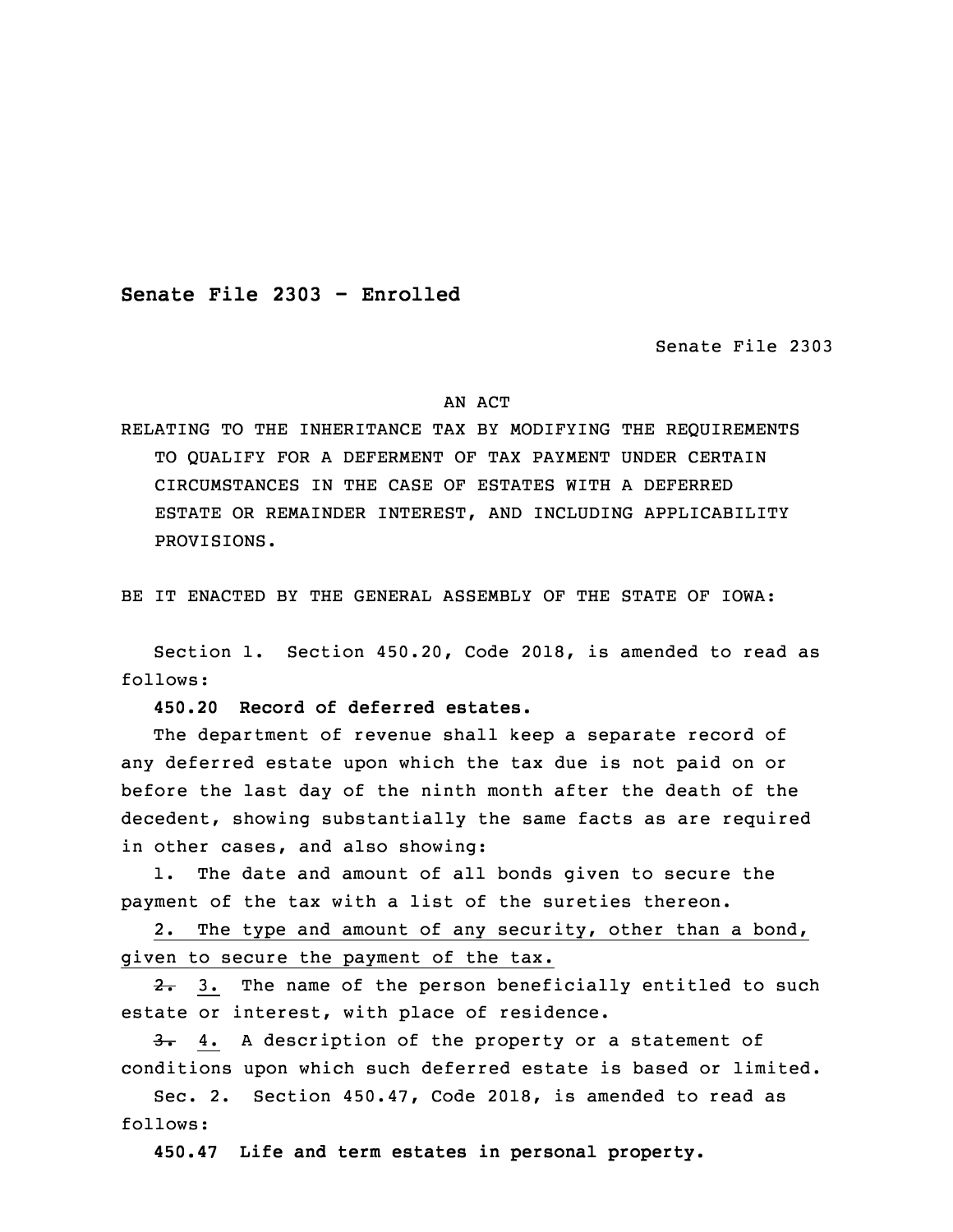If an estate or interest for life or term of years in personal property is given to one or more persons other than those exempt by this [chapter](https://www.legis.iowa.gov/docs/code/2018/450.pdf) and the remainder or deferred estate to others, the property devised or conveyed shall be valued under [section](https://www.legis.iowa.gov/docs/code/2018/450.37.pdf) 450.37 as provided in ordinary estates and the value of the estates or interests devised or conveyed shall be determined as provided in section  $450.51$ , and the tax upon the estates or interests liable for the tax shall be paid to the department of revenue from the property valued or by the persons entitled to the estate or interest on or before the last day of the ninth month after the death of the testator, grantor, or donor. However, payment of the tax upon a deferred estate or remainder interest may be deferred until the determination of the prior estate by the giving of a good and sufficient bond as provided in [section](https://www.legis.iowa.gov/docs/code/2018/450.48.pdf) 450.48.

Sec. 3. Section 450.48, Code 2018, is amended to read as follows:

**450.48 Payment deferred —— bond —— exceptions.**

1. When Except as provided in subsection 2, when in case of deferred estates or remainder interests in personal property or in the proceeds of any real estate that may be sold during the time of a life, term, or prior estate, the persons interested who may desire to defer the payment of the tax until the determination of the prior estate, shall file with the clerk of the proper district court a bond as provided herein in other cases, such bond to be renewed every two years until the tax upon such deferred estate is paid. If at the end of any two-year period the bond is not promptly renewed as herein provided and the tax has not been paid, the bond shall be declared forfeited, and the amount thereof forthwith collected.

2. When the estate of a decedent consists in part of real and in part of personal property, and there be includes an estate for life or for a term of years to one or more persons and a deferred or remainder estate to others, and such deferred or remainder estate is in whole or in part subject to the tax imposed by this [chapter](https://www.legis.iowa.gov/docs/code/2018/450.pdf),  $\frac{1}{2}$  the then payment of the tax upon such deferred or remainder estates may be postponed until the determination of the prior estate without giving bond to secure payment of such tax as required under subsection 1 if one of